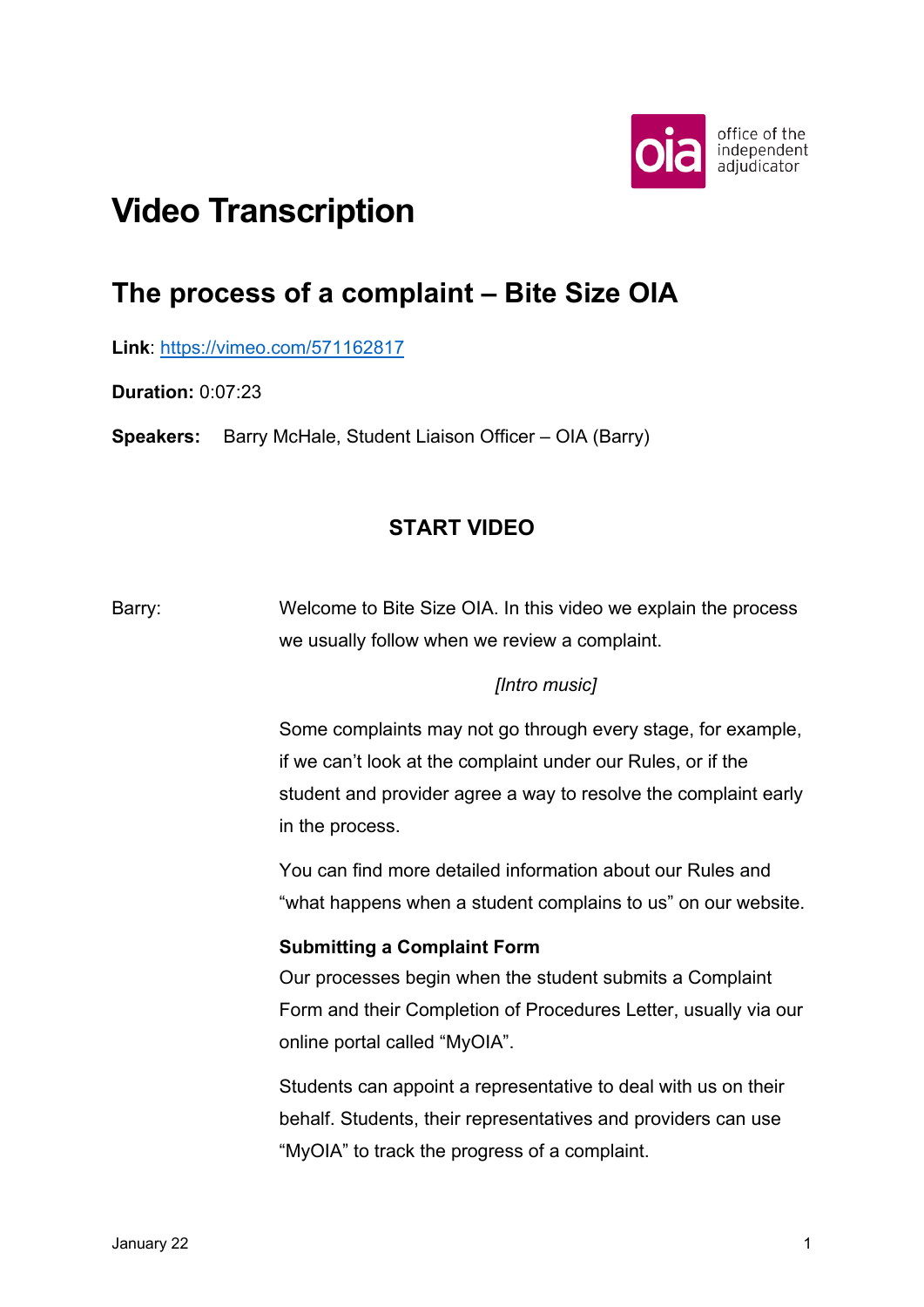#### **Acknowledgement & Eligibility Checks**

When we receive a Complaint Form, the first thing we do is contact the student and the provider, usually by email, confirming that we've received the complaint. We'll also do some basic checks to see if the complaint is one that we can look at under our Rules. If we can look at it, we call it an "eligible" complaint.

If the complaint is not one that we can look at under our Rules – for example because we've received it more than 12 months after the Completion of Procedures Letter was issued, then we will write to the student and the provider to tell them the complaint is "Not Eligible". We'll also explain why we cannot look at the complaint.

#### **About eligibility**

Sometimes we may need to ask the student or the provider for more information, before we're able to decide whether a complaint is something we can look at. If, at any stage in the process, we decide that we cannot look at the complaint or that we can only look at part of the complaint, the student or the provider can ask us to look at our eligibility decision again by appealing within 14 days.

If the complaint is one that we can look at, it will move on to the next stage of the process.

#### **Initial consideration**

As part of our initial consideration of the complaint, we will look at the information the student has provided and send a summary of our understanding of the complaint to both the student and the provider.

We'll ask the provider for any other documents or information we think we need for our review and for its comments on the complaint. We will send a copy of the provider's response to the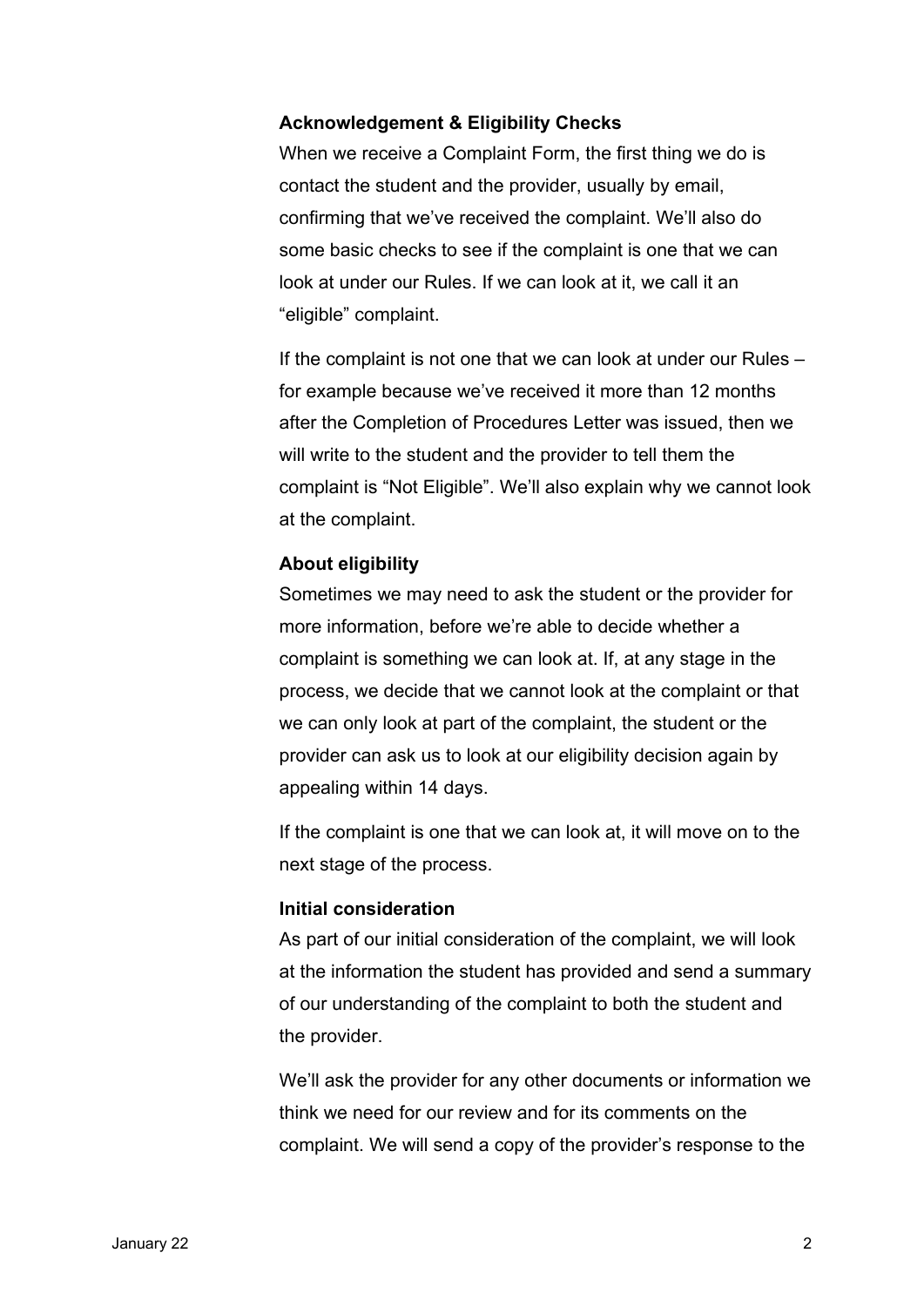student, who can then send us any further comments they want to make.

Our review process is transparent, which means we share all the information we receive from the student with the provider, and all the information we receive from the provider with the student.

#### **Progressing the complaint**

Next, we'll decide how best to progress the complaint. We may have enough information to reach a decision on the complaint at this stage, or we may need to talk to the student or the provider to find out more. We will also think about whether we may be able to settle the complaint.

#### **About settlement**

At all stages of our process we think about whether it's possible for us to help the student and the provider agree a way to resolve the complaint without the need for a full review. We might try to settle a complaint if, for example, there's been an obvious procedural error or if the circumstances suggest that it would be better to try to resolve the complaint informally.

Reaching an agreement through settlement can mean that the student and the provider can move forward more positively and more quickly.

Outcomes reached through the settlement process have included offers to rehear an appeal or disciplinary case, offers to reinstate a student or allow a further assessment attempt and financial offers. Settlement is optional and won't be appropriate in every case. Both the provider and the student need to agree to the proposed settlement outcome.

If a student and provider agree a way to resolve the complaint, then our involvement comes to an end.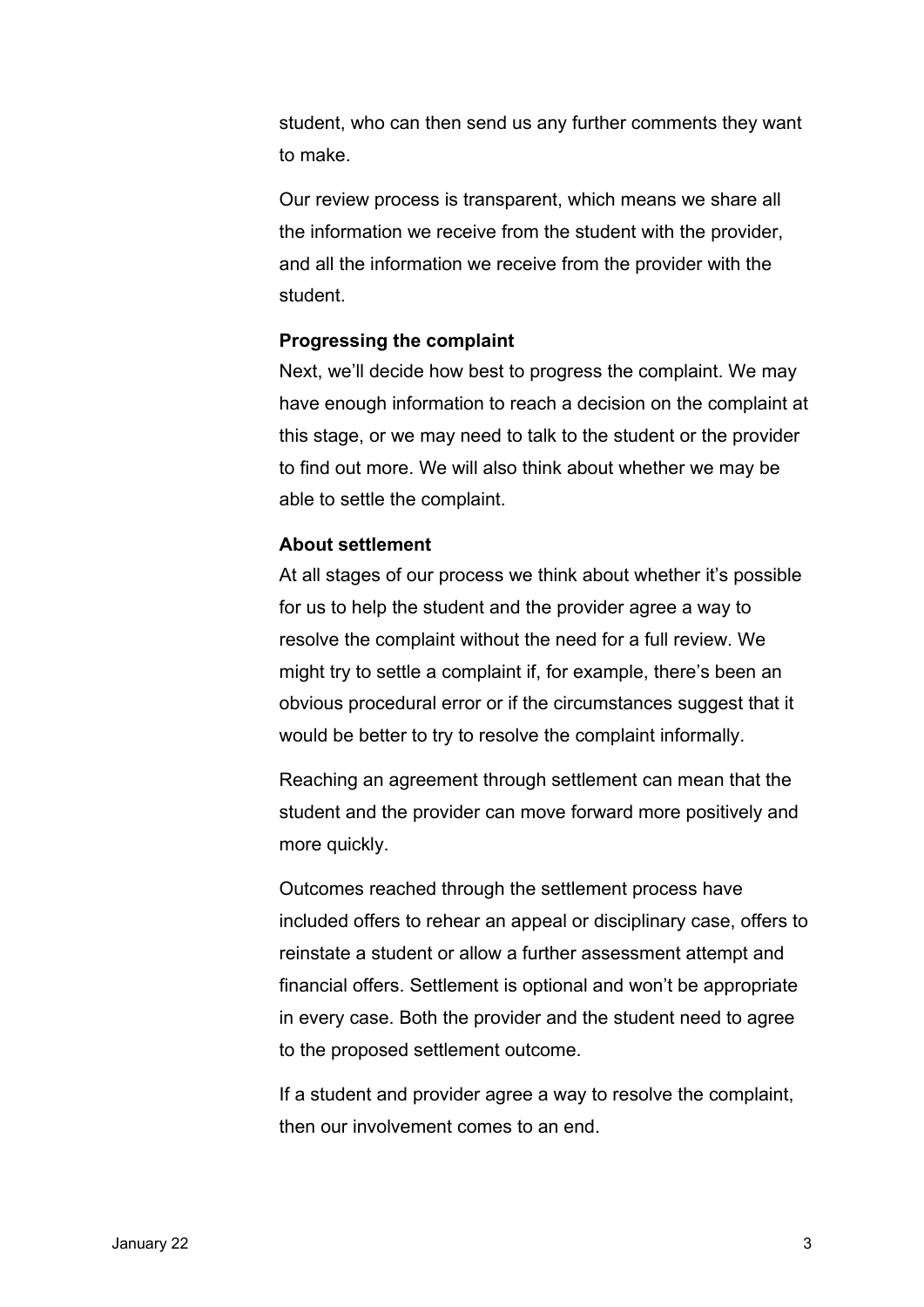We also close our review if the student tells us they don't want to continue. A student can withdraw their complaint at any time.

#### **Review**

When we have all the information we need, and where settlement is not possible, we will conduct a full review of the complaint. Our review will focus on how the provider dealt with the complaint or appeal before the Completion of Procedures Letter was issued.

To reach our decision, we look at whether the provider has properly applied its regulations and followed its procedures, and whether the procedures themselves were reasonable. We'll also look at whether the provider's final decision was reasonable.

#### **Complaint Outcome**

We'll decide whether the complaint is Justified, Partly Justified or Not Justified and will explain our decision in a Complaint Outcome.

#### **Not Justified**

When we say a complaint is "Not Justified" it means that we've not upheld the student's complaint. We always give reasons for our decision in the Complaint Outcome. For a Not Justified complaint, the Complaint Outcome marks the end of our processes.

#### **Justified or Partly Justified**

If we decide that the complaint is Justified or Partly Justified, this means we have upheld all or part of the student's complaint. We always explain the reasons for our decision in the Complaint Outcome. We will also draft Recommendations to put things right, which the student and the provider will have the opportunity to comment on.

When we have considered any comments from the student and the provider about whether the Recommendations will be